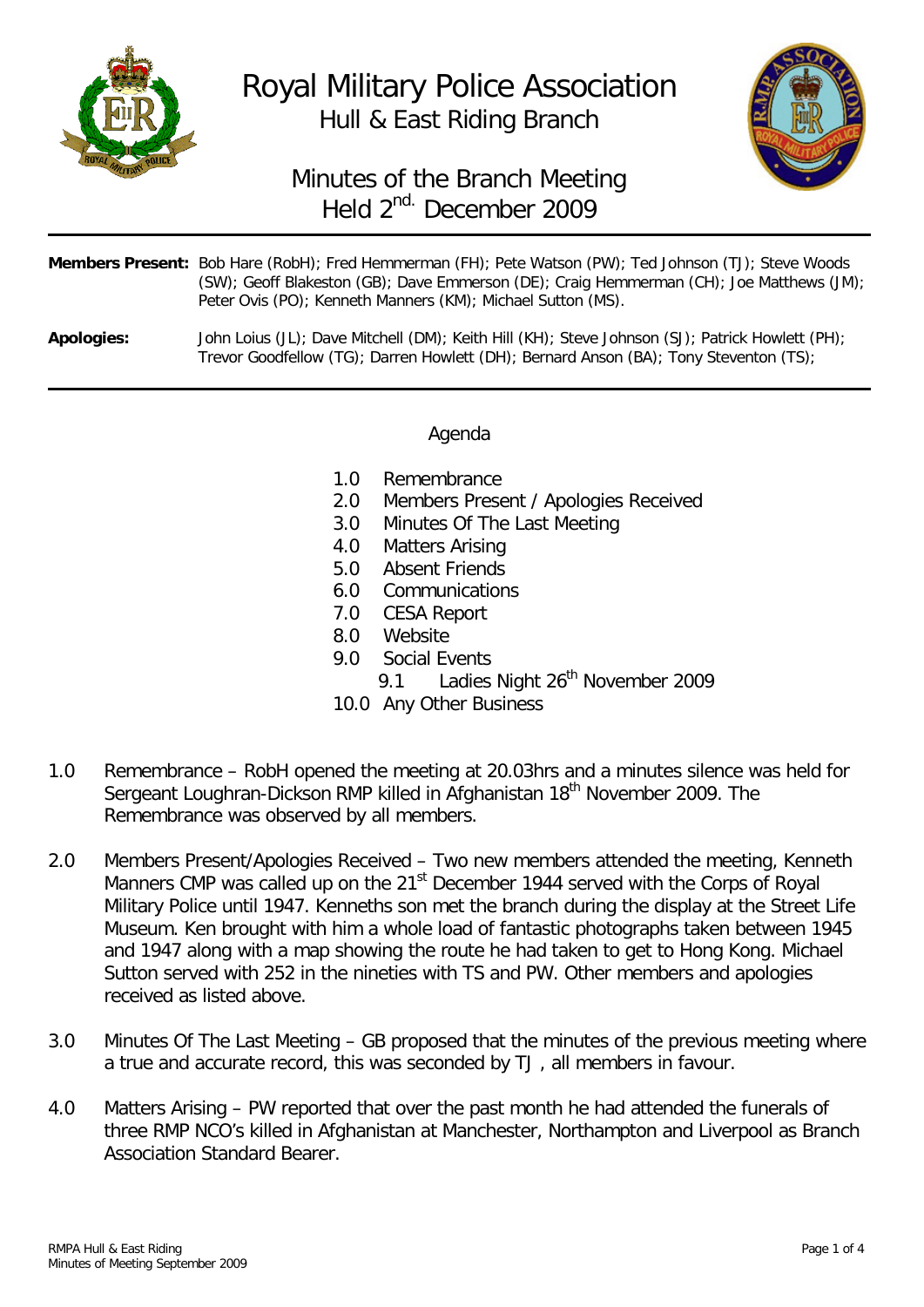- 5.0 Absent Friends As listed above.
- 6.0 Communications The Branch had received the following communications:
	- 6.1 An email had been received from the RMPA SIB Branch giving details on their second Annual Dinner to be held on Saturday 24<sup>th</sup> April 2010. Any Branch Member that served as SIB who wishes to attend this function should speak to the Branch Acting Secretary in the first instance.
- 7.0 CESA Report DM was on holiday and therefore no details of the CESA meeting where available.
- 8.0 Website PW reported that he has now added the following sections to the website:
	- 8.1 Branch Members Photographs. This section replaces the other Branch Member album, and holds photographs of all photographs supplied by the Branch Members themselves. They are catalogued under the members own sub-menu so that they can be associated to the owner.
	- 8.2 Remembrance Weekend London 2010. This menu includes all photographs taken over the three day period  $6-8^{th}$  Nov. 2009 at the Remembrance Weekend in London by both TS and PW. And, for the first time, VIDEO!! Yes there are also three videos taken by PW in the Royal Albert Hall during the Festival of Remembrance.

Both of these sections are located within the 'Photographs' section of the website.

9.0 Social Events –

Ladies Night – FH stated that 32 members and guests had attended the Ladies Night at the Springhead Golf Club. This was the best attendance we have had on a Ladies night for some time. All who attended agreed that it was a fantastic night, the buffet was fantastic with both hot and cold food with plenty for everyone! Let's hope that we can keep up this support for future events. On behalf of the Chairman and the Committee, thank you for your support.

10.0 Any Other Business –

## 10.1 Date of Next Meeting – **TUESDAY 12th JANUARY 2010**

- 10.2 Members Directory PW stated that the Members Directory was due for re-printing in the new year following the AGM. As a result, a form will be included with the minutes for members to confirm their contact details. Members are asked to ensure that this form is completed and brought back at the next meeting, so that a new Members Directory can be produced in a timely manner.
- 10.3 FH stated that he had received £100 from The Street Life Museum via Tony Steventon, FH stated that it was all in 1p's, 2p's and 5p's! He further stated that when he checked it is was 5p short!! FH wanted it minuting that TS owes him 5p!!!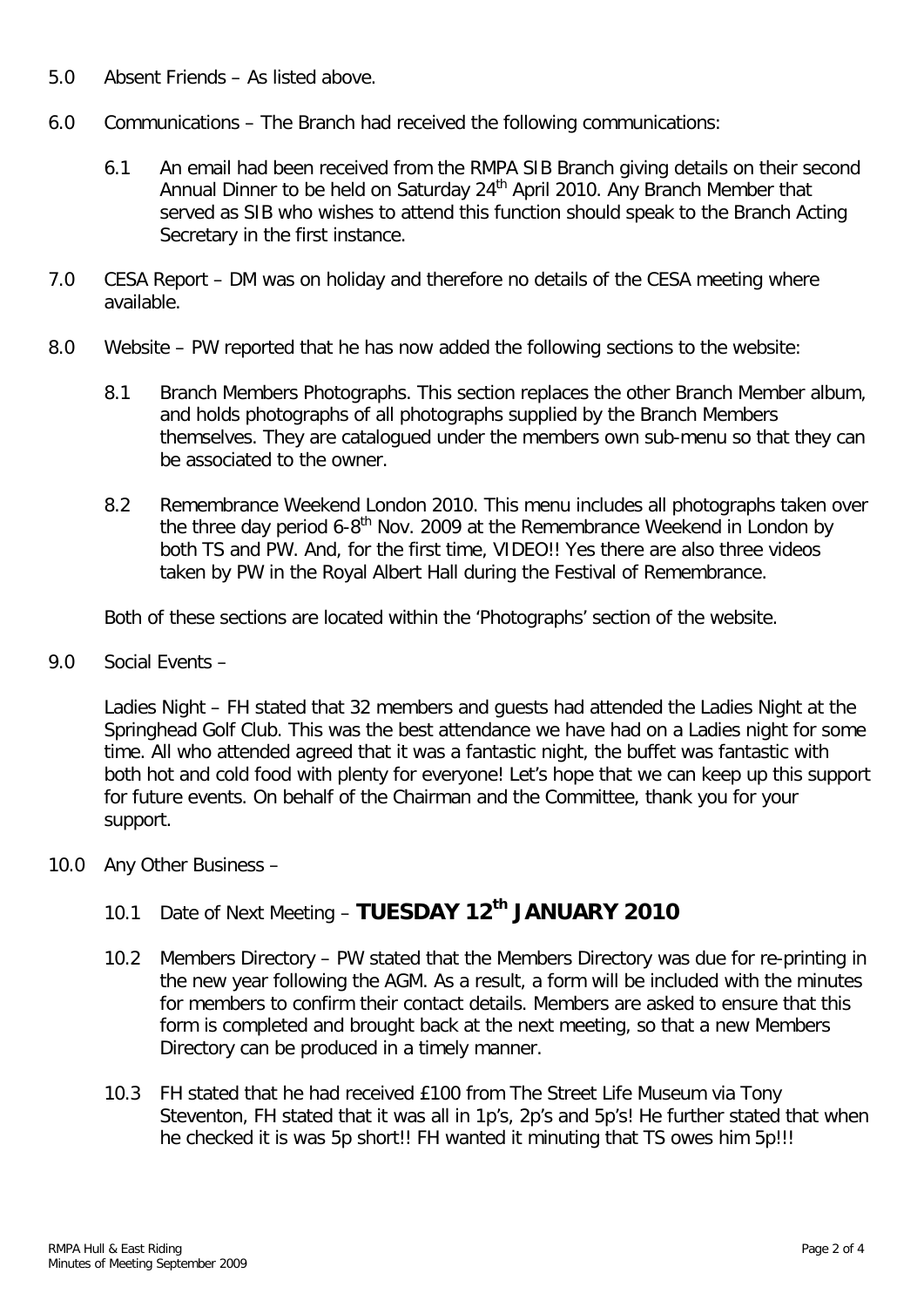- 10.4 TJ stated that he had visited the Cenotaph in Hull and he was very disappointed with the wreath card that was on the RMPA Wreath. He stated that PW had prepared two wreath cards, one for Beverley and one for Hull, but the wreath card on the Hull wreath had not been used and instead a scribbled card was present. PW stated that he had spoken with DM about this and DM had stated that he had misplaced the wreath card in his rush to get things ready for the Street Life Museum.
- 10.5 FH stated that he had completed the financial records for RHQ, which is required in December 2009, this was signed by the chairman and will be sent to RHQ soonest.
- 10.6 RobH proposed that we have Pie 'n' Peas on  $12<sup>th</sup>$  January 2010 as it was the AGM, SW seconded the proposal, all members present voted, motion carried. This will be arranged with the Humberside Police Social Club.
- 11.0 The time being 20.50hrs and there being no further business, the meeting was closed by RobH. The next meeting will be held on Wednesday 13<sup>th</sup> January 2010 at 20.00hrs, at the Police Social Club, Inglemire Lane, Hull.

Agenda for November's Meeting

- 1.0 Remembrance
- 2.0 Members Present / Apologies Received
- 3.0 Minutes Of The Last Meeting<br>4.0 Matters Arising
- Matters Arising
- 5.0 Absent Friends
- 6.0 Communications<br>7.0 CESA Report
- 7.0 CESA Report
- 8.0 Website
- 9.0 Social Events
- 10.0 Any Other Business

# NEXT MEETING: 12th JAN 2010!